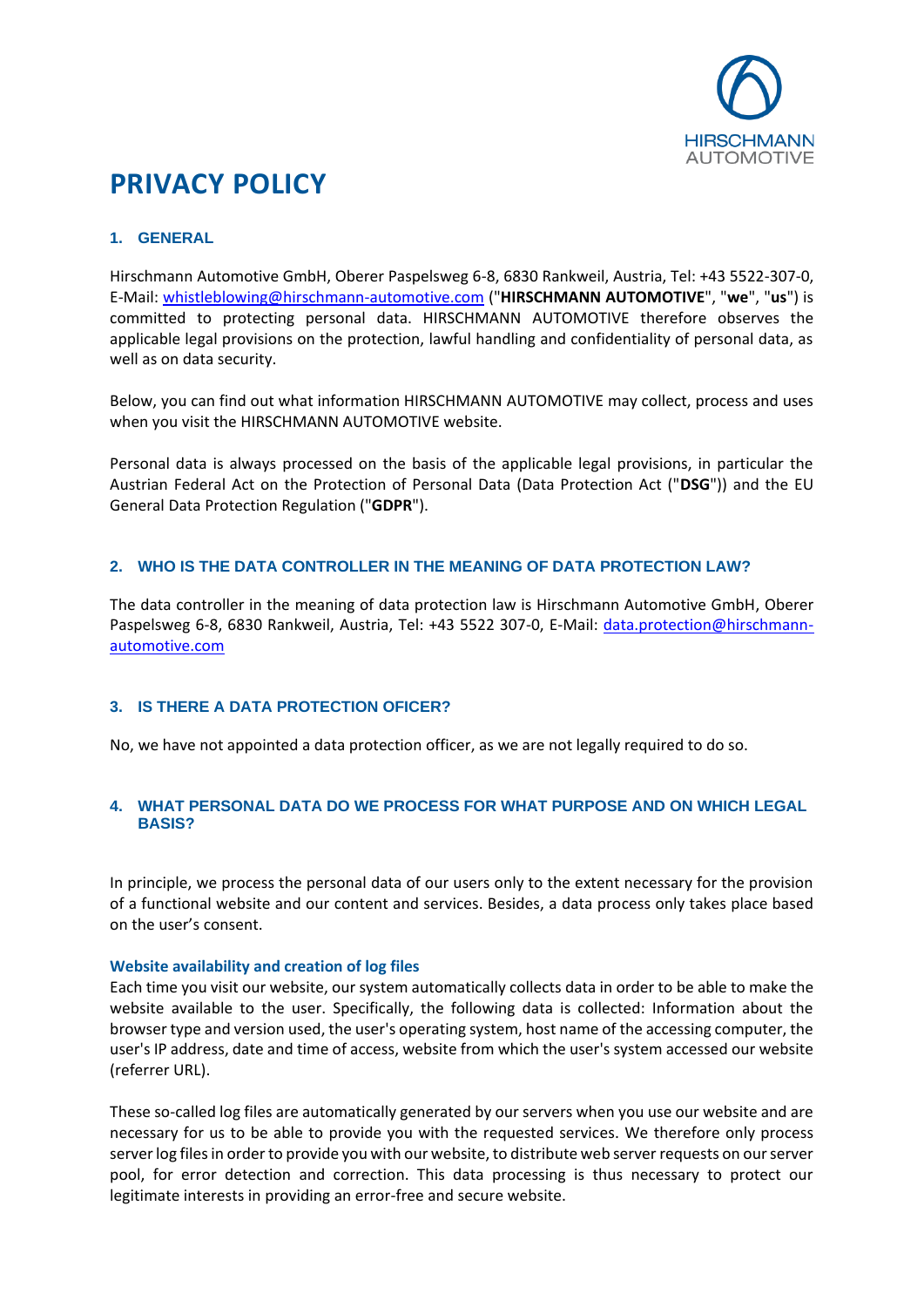

#### **Contacting us**

When you fill out the contact form on our Website or establish contact with us via e-mail or through other communication means, we process the data you voluntarily provided us with in the aforementioned media (especially name, e-mail address, nature of the enquiry respectively the subject of your message and the content of your message, as well as other fields in the respective forms on our Website).

We process the data provided within the course of contacting us solely for processing your enquiry, to get in contact with you if desired and to provide you with the requested information. This data processing is therefore necessary for the fulfilment of our (pre)contractual obligations.

#### **Analytics and Marketing**

Based on your consent to the use of cookies, we also collect and process data about your use and interaction with our website for the purpose of statistical analysis of the use of our website as well as for the displaying of suitable advertisements.

This data processing is only carried out on the basis of your consent, which you can revoke at any time.

You can find all details about this data processing activity under point "5. COOKIES AND PLUGINS" below.

#### **Newsletter**

On the basis of your consent, we process the personal data you voluntarily provided as part of the newsletter registration (your e-mail address and name) for sending e-mail newsletters about our current projects, marketing and product information.

You can revoke your consent to receive newsletters at any time (also via the unsubscribe link in the email newsletter) with effect for the future and free of charge. Upon receipt of your revocation, we will immediately stop sending you further e-mail newsletters and delete your personal data from the email distribution list.

## **5. COOKIES AND PLUGINS**

Our website uses cookies and plugins.

Cookies are text files that are transferred from our web server to your web browser and stored on your device for later retrieval. Cookies enable our website to store important data in order to provide you with our services and to make the use of the website more comfortable.

Some cookies are technically absolutely necessary to provide you with our website. These technically necessary cookiestherefore process personal data only to the extent necessary to provide the website. The legal basis for data protection is therefore our legitimate interest in the operation and provision of a functional website.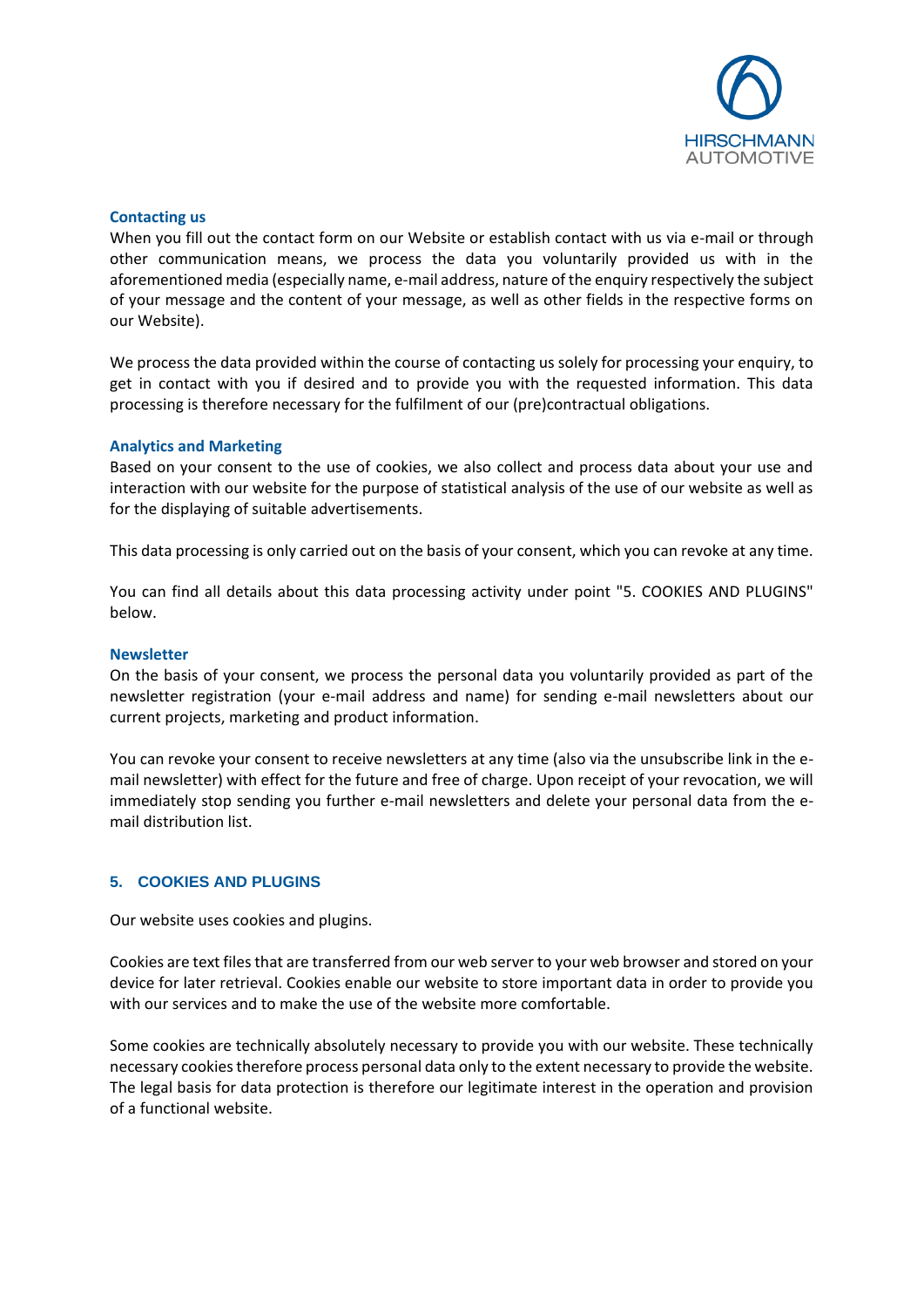

However, if cookies are used for analytics and marketing purposes, personal data is processed exclusively on the basis of your consent, which can be revoked at any time. This consent is obtained via the cookie banner on our website.

Plugins are small programs that are required to display specific content in the browser and usually establish a connection to a third-party provider for this purpose. Plugins are also used exclusively with your prior consent.

#### **Google Analytics**

If you have consented to the use of Cookies, we use "Google Analytics", a web analysis service of Google LLC in the United States ("Google") on our Website. The information generated through the Google Analytics Cookie about the use of the Website are usually transmitted to the servers of Google in the United States of America and stored there.

Google will use this information to evaluate the usage of our Website by the users, to assemble reports about the activities on our Website and to deliver to us further services connected to the use of the Website. In doing so, pseudonymised user profiles of users can be generated from the processed data. Google will also potentially transmit the data to third parties if legally required or third parties process the data on behalf of Google.

If you have not given your consent, we use Google Analytics only with activated IP anonymization. This means that IP addresses are shortened by Google as soon as data is received by the Analytics Collection Network, before any storage or processing takes place. To our knowledge, the IP address transmitted from your browser is not merged with other data of Google.

You can prevent the general use of Google Analytics by downloading and installing the browser plugin available through the following link: [https://tools.google.com/dlpage/gaoptout.](https://tools.google.com/dlpage/gaoptout)

Google will link the usage data with other data about you, such as search history, personal accounts, usage data from other devices, and any other data that Google processes about you as a user. More information about the data usage by Google, settings and objection possibilities are available on the websites of Google[: https://www.google.com/intl/en/policies/privacy/partners.](https://www.google.com/intl/en/policies/privacy/partners)

#### **Google Ads**

We use the remarketing function within the Google Ads service based on your consent. With the remarketing function, we can present users of our website with advertisements based on their interests on other websites within the Google advertising network (in Google Search or on YouTube, so-called "Google Ads" or on other websites). For this purpose, the interaction of the users on our website is analyzed, e.g. which offers the user was interested in, in order to be able to display targeted advertising to the users on other sites even after they have visited our website. For this purpose, Google stores cookies on the end devices of users who visit certain Google services or websites in the Google display network. These cookies are used to record the visits of these users. The cookies are used to uniquely identify a web browser on a specific end device and not to identify a person.

You can prevent participation in this remarketing process by installing the plug-in provided by Google at the following link: [https://www.google.com/settings/ads/plugin.](https://www.google.com/settings/ads/plugin)

You can find more detailed information on Google's data protection here: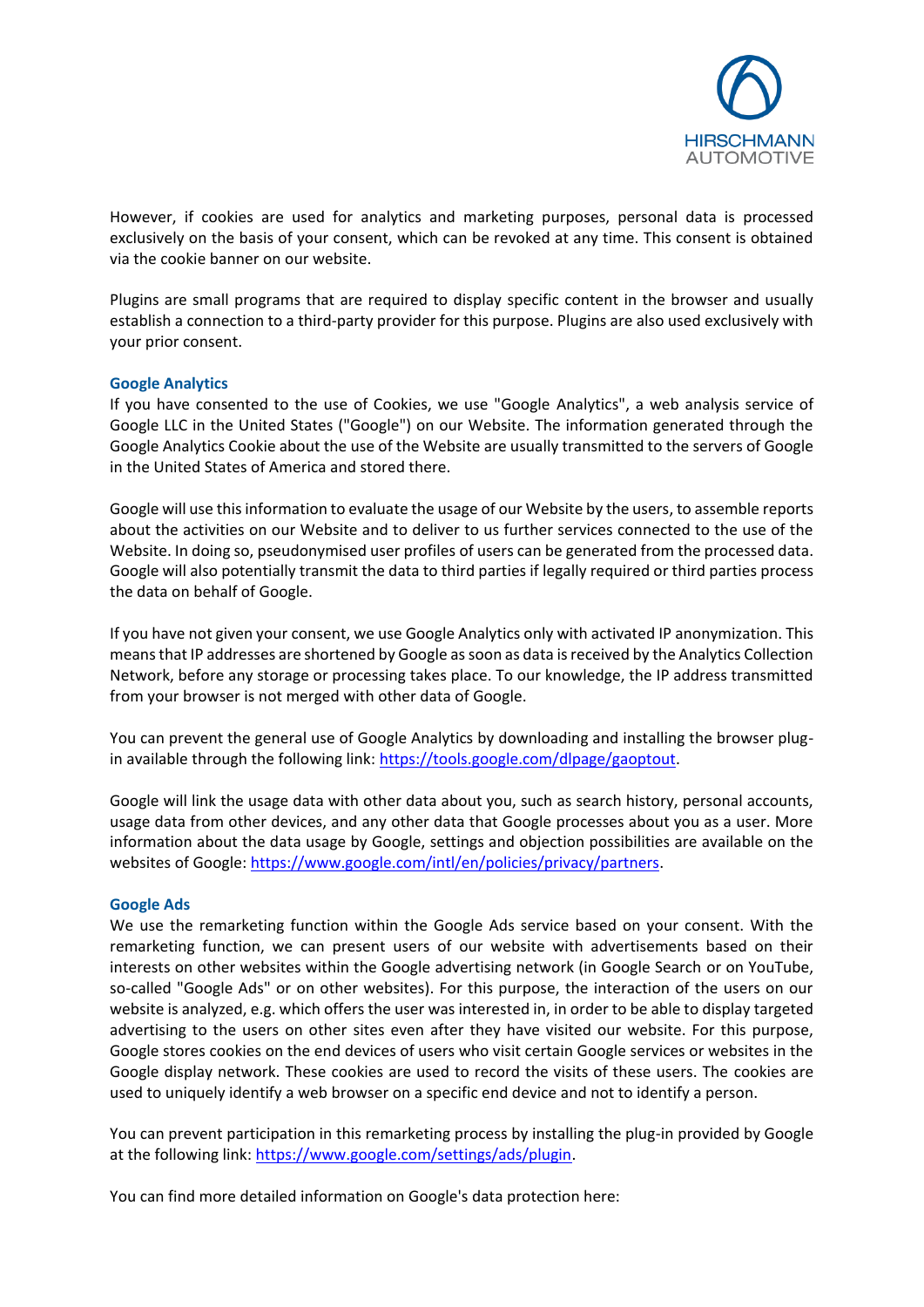

## [https://policies.google.com/privacy?hl=d.](https://policies.google.com/privacy?hl=d)

## **Facebook**

We use the Facebook pixel from Facebook on our website based on your consent. For this purpose, we have implemented a code on our website. The Facebook pixel is a snippet of JavaScript code that loads a collection of functions that allow Facebook to track your user actions if you came to our website via Facebook ads. For example, when you purchase a product on our website, the Facebook pixel is triggered and stores your actions on our website in one or more cookies. These cookies allow Facebook to match your user data (customer data such as IP address (anonymized), user ID) with your Facebook account data. Then Facebook deletes this data again. The collected data is anonymous and not visible to us and can only be used in the context of ad placements. If you yourself are a Facebook user and are logged in, your visit to our website is automatically assigned to your Facebook user account.

We want to show our products only to those people who are really interested in them. With the help of Facebook pixels, our advertising measures can be better tailored to your wishes and interests. Thus, Facebook users (if they have allowed personalized advertising) get to see suitable advertising. Furthermore, Facebook uses the collected data for analysis purposes and its own advertisements.

Due to the Facebook pixel, your browser automatically establishes a direct connection with the Facebook server as soon as you have agreed to the use of cookies. By integrating the Facebook pixel, Facebook thus receives the information that you have called up the corresponding web page of our website, or clicked on an ad of ours. If you are registered with a Facebook service, Facebook can assign the visit to your account.

Deactivating the Facebook pixel is possible via the following link: [https://www.facebook.com/settings/?tab=ads#.](https://www.facebook.com/settings/?tab=ads)

## **LinkedIn**

Based on your consent, our website uses the conversion tool "LinkedIn Insight Tag" from LinkedIn Ireland Unlimited Company. This tool creates a cookie in your web browser, which enables the collection of the following data: IP address, device and browser properties and page events (e.g. page views). This data is encrypted, anonymized within seven days, and the anonymized data is deleted within 90 days. LinkedIn does not share any personal data with us, but offers anonymized reports on website audience and ad performance. In addition, LinkedIn offers the possibility of retargeting via the Insight Tag. We can use this data to display targeted advertising outside of its website without identifying you as a website visitor. You can find more information about data protection at LinkedIn in the LinkedIn privacy notices.

LinkedIn members can control the use of their personal data for advertising purposes in their account settings.

#### **Snapchat**

Based on your consent, we use the so-called "Snap Pixel" of Snap Inc., 2772 Donald Douglas Loop North, Santa Monica, CA 90405, USA to create so-called "Custom Audiences". This serves the purpose of optimizing our advertisements in the Snap social network, playing out only relevant advertisements there and measuring the success of our Snap advertising campaigns. The Snap Pixel enables Snap to identify visitors to our websites as a target group for the display of ads on the Snap social network. Via the Snap Pixel implemented on the websites, a direct connection to the Snap servers is established when the websites are visited. In the process, it is transmitted to the Snap server that you have visited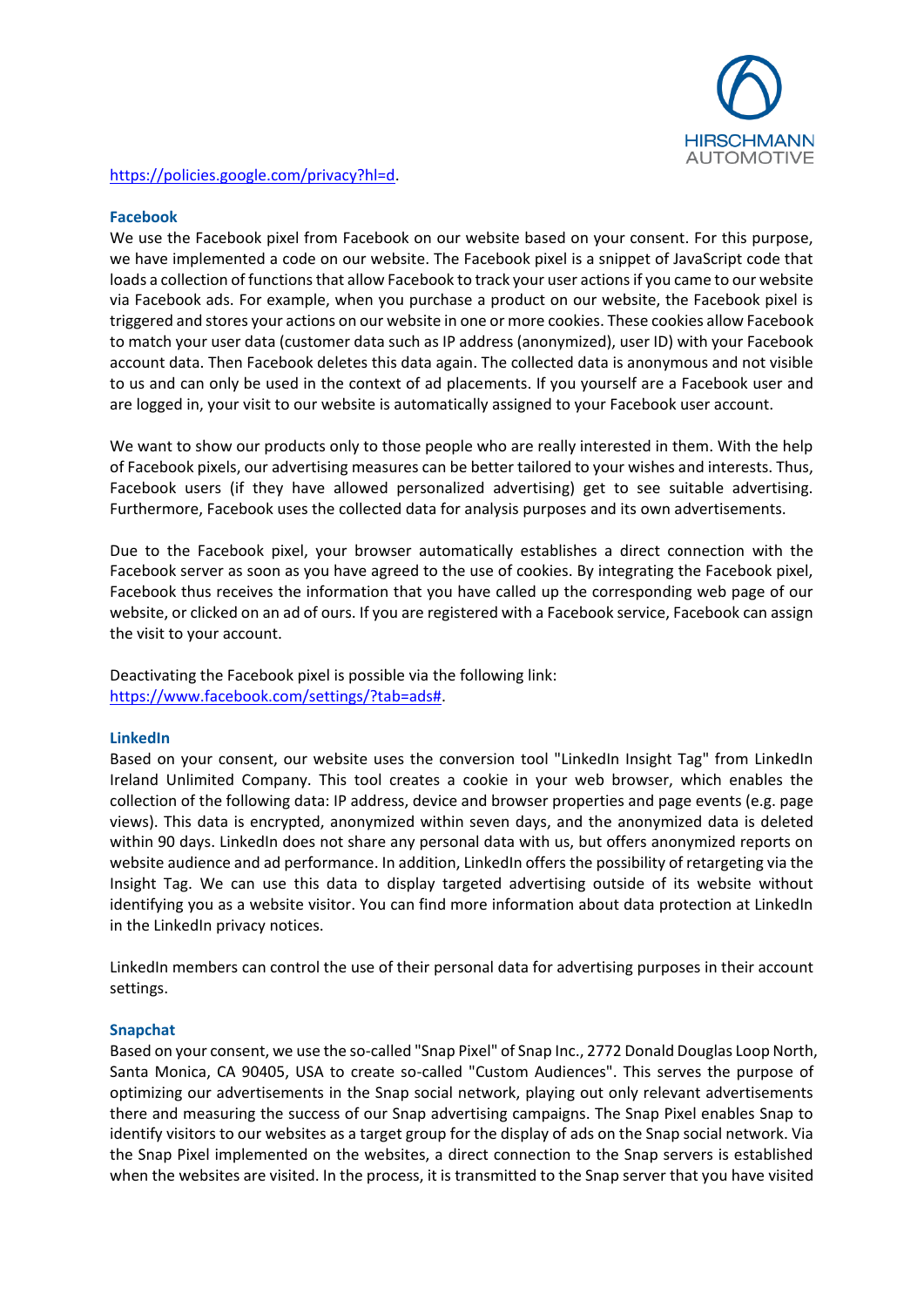

our websites as well as which pages you have seen. In addition, individual information and parameters required for the optimization of our advertisements, for increasing the relevance as well as for

measuring the success are transmitted. In particular, this is information on so-called "conversion events" (e.g. whether a registration or a purchase has taken place).

For more information on the collection and use of data by Snap, as well as your rights in this regard and options for protecting your privacy, please see Snap's privacy policy at [https://www.snap.com/privacy/privacy-center/.](https://www.snap.com/privacy/privacy-center/)

#### **TikTok**

We use the TikTok Pixel on our website. The TikTok Pixel is a TikTok Advertiser Tool provided by TikTok Technology Limited, 10 Earlsfort Terrace, Dublin, D02 T380, Ireland, and TikTok Information Technologies UK Limited, WeWork, 125 Kingsway, London, WC2B 6NH, United Kingdom (together "TikTok"). The TikTok Pixel is a JavaScript code snippet that allows us to understand and track visitors' activity on our website. For this purpose, the Tiktok Pixel collects and processes information about the users of our website or the devices they use. The data collected through the TikTok Pixel is used for targeting our ads and improving ad delivery and personalized advertising. For this purpose, the data collected on our website by means of the TikTok Pixel is transmitted to TikTok. In part, this data is information stored in the terminal device you are using. In addition, cookies are also used via the TikTok Pixel, via which information is stored on your end device used. Such storage of information by the TikTok Pixel or access to information already stored in your terminal device will only occur with your consent.

For more information on how TikTok processes personal data, including the legal basis on which TikTok relies and how you can exercise your rights against TikTok, please see TikTok's privacy policy at [https://www.tiktok.com/legal/privacy-policy-eea?lang=en.](https://www.tiktok.com/legal/privacy-policy-eea?lang=en)

## **6. WHERE DOES THE PERSONAL DATA COME FROM?**

The personal data we process within our website is generally obtained from the user himself/herself or is obtained in the course of using our website.

## **7. TO WHOM IS PERSONAL DATA DISCLOSED?**

Within our company, only those persons have access to personal data in the context of our website who absolutely need this data.

Personal data is only transferred to recipients outside our company if we are legally entitled or obliged to do so. Under these conditions, external recipients of personal data may be, for example, authorities, courts, consultants, experts or legal representatives.

In addition, we transfer personal data to the necessary extent to external service providers (so-called data processors) who process the data on our behalf on the basis of separate contractual agreements. These external service providers include, for example, IT service providers or software providers.

#### **8. IS DATA TRANSFERRED TO RECIPIENTS OUTSIDE THE EU?**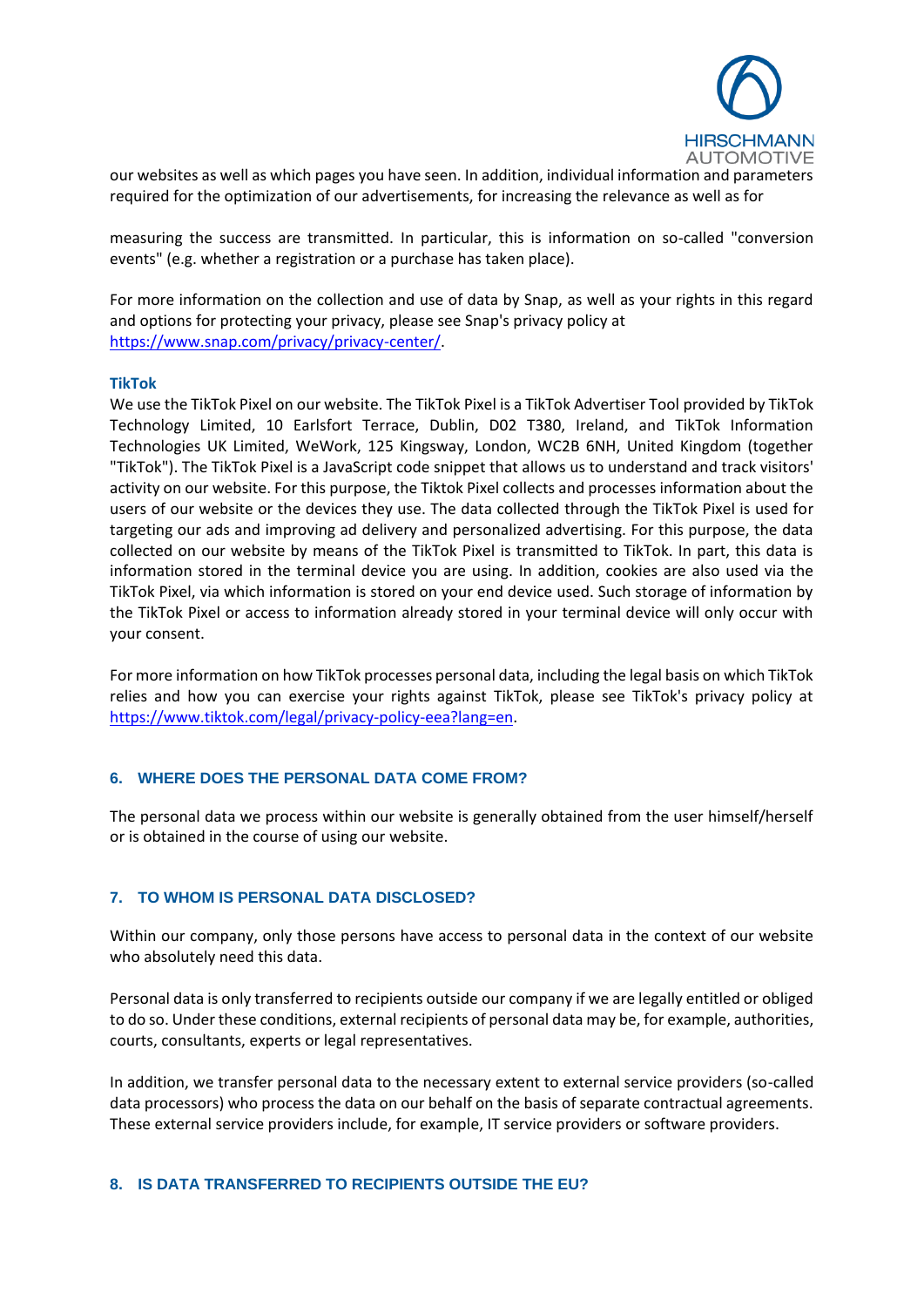

5.2. Processing of your data in a third country outside the European Union (EU), respectively the European Economic Area (EEA) or when using services of third parties is only carried out where it is

necessary for the performance of our (pre)contractual obligations, on the basis of your consent, due to a legal obligation or on the basis of legitimate interests.

We have implemented suitable and appropriate guarantees to develop a way of transmission of your data to the respective third country compliant with data protection (eg. by concluding so-called "EU-Standard Contractual Clauses"). Upon your request we can transmit a copy of those suitable guarantees to you, provided that we process or let your data be processed in third countries.

## **9. HOW LONG ARE PERSONAL DATA STORED?**

We store your personal data only as long as it is necessary for the purposes for which it is processed. In addition, we may be obliged to store your data for a longer period due to corresponding statutory retention periods.

Specifically, we store your data in connection with contacting us due to corresponding legal retention obligations for a period of generally seven years.

Server log files are generally stored for a maximum of 15 days and then deleted.

We store data in connection with cookies at the longest until you revoke your consent.

If you have registered for our newsletter and are not otherwise a customer of ours, we store your data until you revoke your consent.

In addition, we store your personal data beyond the aforementioned periods for as long as legal claims can be asserted from the relationship between you and us and only if proceedings are concretely emerging, or until final clarification of a concrete incident or legal dispute. This longer retention is based on legitimate interests in the assertion, clarification and defense of legal claims.

# **10. IS THE DATA SUBJECT TO AUTOMATED DECISION-MAKING?**

No, we do not perform any automated decision-making or profiling.

## **11. IS THE PROVISION OF PERSONAL DATA REQUIRED BY LAW OR CONTRACT?**

No, the user is under no legal or contractual obligation to provide us with personal data.

## **12. WHICH RIGHTS DO DATA SUBJECTS HAVE?**

The data subject has a right of **access**to the personal data processed by us. In addition, the data subject has a right to **rectification** if the data processed by us is incomplete or incorrect. In addition, the data subject has - if the legal requirements are met - a right to **erasure** of his or her personal data and a right to **restriction** of processing. In addition, the data subject has a right to **data portability**. Insofar as the processing of personal data is carried out for the protection of legitimate interests, the data